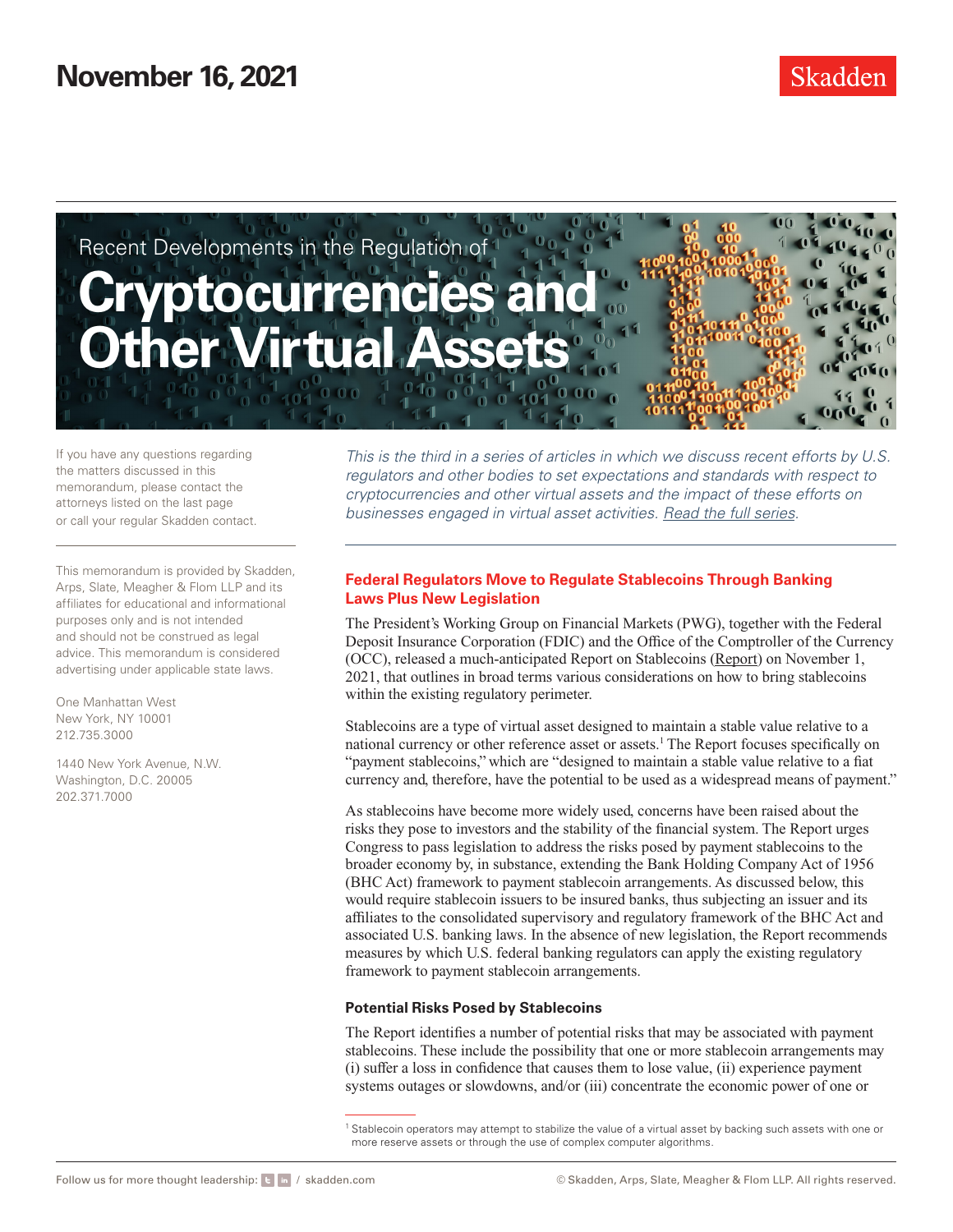# **Recent Developments in the Regulation of Cryptocurrencies and Other Virtual Assets**

more stablecoin players, harming competition and consumer interests. The potential risks are compounded by what the Report notes is a fragmented regulatory landscape that impedes U.S. regulators from effectively addressing these risks.

- **Loss of Value: Risks to Stablecoin Users and Stablecoin Runs.** The Report notes that stablecoins may be subject to risks of a "run" — *i.e.*, mass withdrawals of funds by customers resulting from loss of confidence that itself is the product of a potential devaluation or liquidity event. The Report notes that runs can be "a self-reinforcing cycle of redemptions and fire sales of reserve assets," and the risk of a run may differ based on the nature and composition of the stablecoin's reserve assets. For example, a stablecoin backed by insured deposits is likely to have lower risks of a run compared to those backed by assets not guaranteed by the government such as commercial paper other digital assets. A run could harm consumers, spread financial contagion to other similarly situated stablecoin issuers or other types of financial instruments believed to have a similar risk profile, the Report notes, and, under strained market conditions, such a run could amplify a shock to the economy and threaten the broader financial system.
- **Payment System Risks.** Stablecoins offer the prospect of highly efficient payment processing, but the Report suggests that payment stablecoins may face many of the same kinds of risks as traditional payment systems. These include credit risk, risk related to improper or ineffective governance, operational risk, settlement risk and liquidity risk. These may arise in unique ways in the stablecoin context, given that certain stablecoin arrangements contemplate decentralized decisionmaking and complex operations where no single organization is responsible or accountable for risk management or operational resiliency. To the extent that such risks remain unaddressed or are improperly managed, they could impact payment system availability and directly create financial shocks or operate as a channel through which shocks spread.
- **Risks of Scale: Systemic Risk and Concentration of Economic Power**. The Report discusses the potential that a stablecoin arrangement may scale rapidly and highlights several policy concerns.

The distress or failure of a stablecoin issuer or a key participant in a stablecoin arrangement, such as a custodial wallet provider, could pose systemic risk to the economy, the Report states.<sup>2</sup>

The Report also warns that the combination of a stablecoin issuer or a custodial wallet provider and a "commercial firm" could lead to a concentration of economic power. While the

Report does not define "commercial firm," the authors were likely focused on established technology, retail and social media companies that, when combined with a stablecoin arrangement at scale, could pose risks to the broader economy. Such combinations raise the same competition concerns posed historically by the mixture of banking and commerce under the logic that such combinations may give a commercial firm unfair access to credit and an unfair advantage in cross-selling their goods and services.

Similarly, the Report expresses concern that the provider of a widely-adopted stablecoin might impose high costs for users to switch to other payment products or services. Finally, the Report argues that the rapid growth of stablecoins could negatively impact traditional depository institutions, who could lose deposits to stablecoin arrangements, impairing the availability of credit and increasing borrowing costs.

**Regulatory Gaps.** The Report found that stablecoin arrangements are not currently subject to a consistent set of prudential regulatory standards to manage the risks discussed above. Moreover, the sheer number of parties involved in any given arrangement, and the operational complexity of these arrangements, further complicate supervisory oversight. To address these gaps, the report stresses that a consistent and comprehensive regulatory framework is needed.

#### **Other Risks Posed by Stablecoins**

Digital asset trading and decentralized finance (DeFi), many of which rely on stablecoins, also pose risks to market integrity, investor protections, efforts to combat money laundering and the finance of terrorism (AML/CFT) and proliferation, the Report notes.

- **Digital Asset Trading Platforms and DeFi.** The Report emphasizes that digital asset trading and DeFi arrangements raise market integrity and investor protection concerns. DeFi broadly refers to a variety of financial products, services, activities, and arrangements supported by smart contracts.3 The Report states that stablecoins facilitate digital trading and DeFi activities by providing a stable virtual asset to facilitate borrowing, lending and trading against more volatile virtual assets. Digital asset trading and DeFi give rise to operational risks, and risks related to fraud, market manipulation and insider trading, according to the Report. Where these activities involve complex relationships or significant amounts of leverage, the broader financial system may be at risk. The Report stresses that it is essential to address the significant investor and market risks posed by these activities, and notes that the Securities and Exchange Commis-

 $2A$  digital wallet allows a user to receive, store and transfer virtual assets to another users. A custodial wallet provider is an enterprise that holds and transfers the virtual assets on a user's behalf.

<sup>&</sup>lt;sup>3</sup> "Smart contracts" are pieces of computer code that automatically execute specified steps when certain events or conditions occur. They are not contracts" in the legal sense.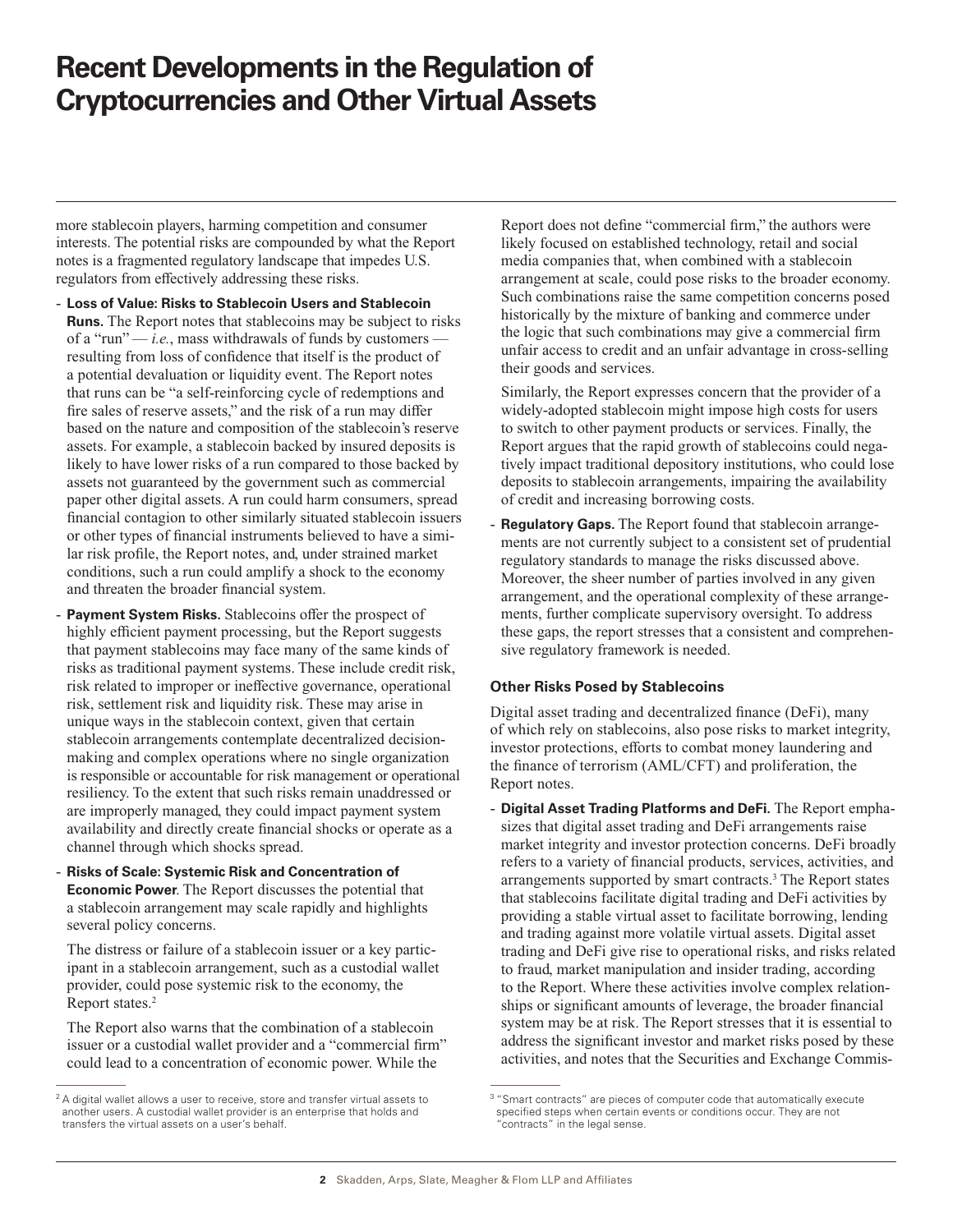# **Recent Developments in the Regulation of Cryptocurrencies and Other Virtual Assets**

sion (SEC) and the Commodity Futures Trading Commission (CFTC) have broad enforcement, rulemaking and oversight authorities that may be employed to that end.

- **Illicit Finance.** The Report also highlights that stablecoins, particularly those that operate at scale and allow for cross-border payments, give rise to illicit finance concerns and risks to financial integrity, including violations of rules governing AML/CFT and proliferation. In the United States, most stablecoins are considered to be "convertible virtual currencies" and are treated as "value that substitutes for currency" under regulations of the U.S. Department of Treasury's Financial Crimes Enforcement Network (FinCEN). Administrators and other participants in stablecoin arrangements typically must register with FinCEN as money services businesses (MSBs) and comply with associated AML program requirements.

U.S. persons, including persons offering services related to stablecoins, also must comply with economic sanctions enforced by Treasury's Office of Foreign Assets Control (OFAC). OFAC has issued guidance on how companies in the virtual currency industry can build risk-based sanctions compliance programs. (See our client alert "[US Treasury Provides Detailed Guidance](https://www.skadden.com/insights/publications/2021/11/recent-developments-in-the-regulation-of-virtual-assets/us-treasury-provides-detailed-guidance)  [for the Virtual Currency Industry on Sanctions Compliance](https://www.skadden.com/insights/publications/2021/11/recent-developments-in-the-regulation-of-virtual-assets/us-treasury-provides-detailed-guidance)" (November 10, 2021).)

The Report indicates that Treasury will continue to assess the risks of stablecoins and seek resources to increase supervision in this space. Treasury will also continue to encourage other countries to implement international AML/CFT standards, and it has traditionally been very supportive of intergovernmental Financial Action Task Force (FATF) initiatives. (See our client alert "[FATF Updates Its Global Guidelines for the Regulation of](https://www.skadden.com/insights/publications/2021/11/recent-developments-in-the-regulation-of-virtual-assets/fatf-updates-its-global-guidelines)  [Virtual Assets With an Eye to Emerging Technologies](https://www.skadden.com/insights/publications/2021/11/recent-developments-in-the-regulation-of-virtual-assets/fatf-updates-its-global-guidelines)" (November 11, 2021).)

#### **Recommendations Related to Payment Stablecoins**

To address the potential risks and concerns identified by the PWG, the Report recommends the passage of new legislation and the adoption of a series of interim measures, with a focus on payment stablecoins that have the most potential to operate at scale and pose risks to the broader economy.

#### **Legislation**

The Report recommends that Congress pass new laws that essentially would extend the existing BHC Act framework to payment stablecoin arrangements. Under this approach, the issuer of a payment stablecoin (*i.e.*, an entity that issues and redeems stablecoins and maintains the reserve assets) would have to be an FDIC-insured bank. The Report suggests that FDIC insurance would help solve the risk of runs identified by the PWG. Moreover, the parent company of an FDIC insured issuer would be subject to regulation and supervision by the Federal Reserve as a bank holding company, which would potentially address the lack of consolidated supervision identified in the Report. The BHC Act's prohibition of certain nonbank activity would also apply, mitigating concerns associated with mixing banking and commerce. Affiliates of the issuer that are involved in securities and commodities could be functionally regulated by the SEC and CFTC, respectively, as they are today under the existing BHC Act framework.

To further alleviate concerns about payment system risk, the Report argues that custodial wallet providers should be subject to appropriate federal oversight. Legislation should provide the federal supervisor of a stablecoin issuer with the authority to require any entity that performs activities that are critical to the functioning of a stablecoin arrangement, such as custodial wallet providers, meet appropriate risk-management standards.

The Report also expresses concern about systemic risk and concentration of economic power, and urges legislation that would require stablecoin issuers to comply with restrictions limiting affiliation with commercial entities.

Moreover, supervisors should have authority to implement standards that would promote interoperability among stablecoins. The Reports suggests that Congress consider standards applicable to custodial wallet providers, including restrictions on affiliation with commercial entities and on the use of users' payment data.

#### **Interim Measures**

In the absence of Congressional action, the Report urges banking and other regulators to take action to address the specific risks related to stablecoins within each agency's jurisdiction and to coordinate and collaborate on issues of common interest. For example, in evaluating a charter application, the Report notes that banking agencies should seek to ensure that applicants address the risks associated with stablecoin issuance and other related services conducted by the banking organization or its third-party service providers.

Where stablecoins qualify as securities, commodities and/or derivatives, application by the SEC and CFTC of federal securities or derivative-related laws can provide important investor and market protections. The Report notes that other authorities, including the Department of Justice, may consider whether or how section  $21(a)(2)$  of the Glass-Steagall Act<sup>4</sup> (requiring that

<sup>4</sup> 12 U.S.C. § 378(a)(2).